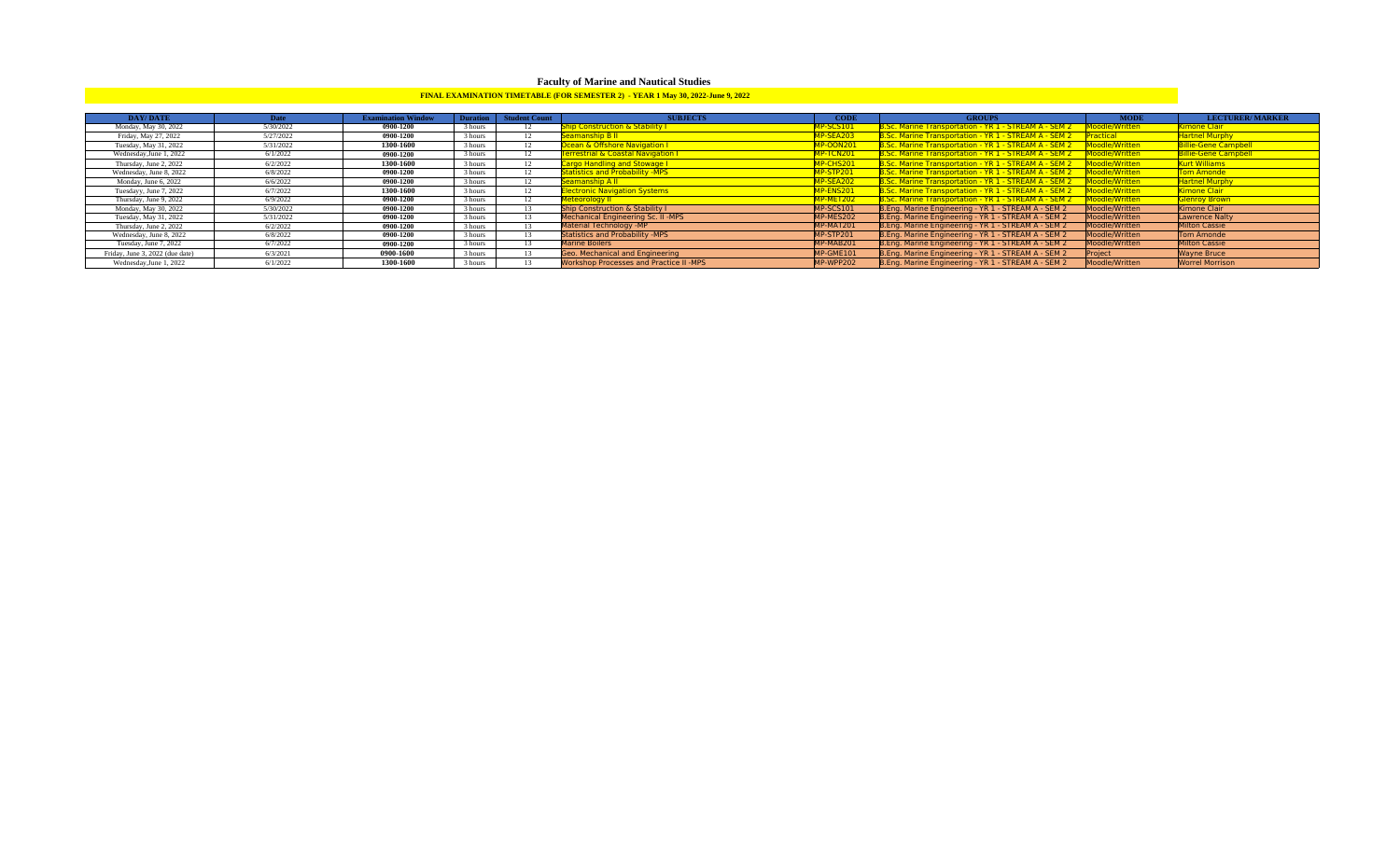| <b>Faculty of Marine and Nautical Studies</b> |             |                           |                 |                      |                                                |                              |                                                       |                                    |                             |  |  |
|-----------------------------------------------|-------------|---------------------------|-----------------|----------------------|------------------------------------------------|------------------------------|-------------------------------------------------------|------------------------------------|-----------------------------|--|--|
|                                               |             |                           |                 |                      |                                                |                              |                                                       |                                    |                             |  |  |
|                                               |             |                           |                 |                      |                                                |                              |                                                       |                                    |                             |  |  |
| DAY/DATE                                      | <b>Date</b> | <b>Examination Window</b> | <b>Duration</b> | <b>Student Count</b> | <b>SUBJECTS</b>                                | <b>CODE</b><br><b>GROUPS</b> |                                                       |                                    |                             |  |  |
| Monday, May 30, 2022                          | 5/30/2022   | 0900-1200                 | 3 hours         | 14                   | <b>lectronic Navigation Systems II</b>         | MP-ENS402                    | B.Sc. Marine Transportation - YR 2 - STREAM A - SEM 2 | Moodle/Written                     | <b>Curt Williams</b>        |  |  |
| Tuesday, May 31, 2022                         | 5/31/2022   | 0900-1200                 | 3 hours         | 15                   | <b>errestrial &amp; Coastal Navigation III</b> | MP-TCN403                    | B.Sc. Marine Transportation - YR 2 - STREAM A - SEM 2 | Practical                          | <b>Kimone Clair</b>         |  |  |
| Wednesday, June 1, 2022                       | 6/1/2022    | 1300-1600                 | 3 hours         | 14                   | <b>Ship Construction &amp; Stability III</b>   | <b>MP-SCO503</b>             | B.Sc. Marine Transportation - YR 2 - STREAM A - SEM 2 | Moodle/Written                     | Kimone Clair                |  |  |
| Wednesday, June 8, 2022                       | 6/8/2022    | 0900-1200                 | 3 hours         | 15                   | <b>Statistics and Probability -MPS</b>         | MP-STP201                    | B.Sc. Marine Transportation - YR 2 - STREAM A - SEM 2 | Moodle/Written                     | <b>Tom Amonde</b>           |  |  |
| Thursday, June 2, 2022                        | 6/2/2022    | 1300-1600                 | 3 hours         | 14                   | Cargo Handling & Stowage II                    | MP-CHS402                    | B.Sc. Marine Transportation - YR 2 - STREAM A - SEM 2 | Moodle/Written                     | <b>Cyle Shaw</b>            |  |  |
| Friday, June 3, 2022                          | 6/3/2022    | 0900-1200                 | 3 hours         | 14                   | Meteorology III                                | MP-MET303                    | B.Sc. Marine Transportation - YR 2 - STREAM A - SEM 2 | Moodle/Written                     | <b>Slenroy Brown</b>        |  |  |
| Monday, June 6, 2022                          | 6/6/2022    | 0900-1200                 | 3 hours         | 14                   | Ocean & Offshore Navigation III                | <b>MP-OON403</b>             | B.Sc. Marine Transportation - YR 2 - STREAM A - SEM 2 | Moodle/Written                     | <b>Billie-Gene Campbell</b> |  |  |
| Friday, June 3, 2022                          | 6/3/2022    | 0900-1600                 | 3 hours         | 14                   | Introduction to Academic Research -MPS         | MP-IAR601                    | B.Sc. Marine Transportation - YR 2 - STREAM A - SEM 2 | Project                            | ennifer Thompson            |  |  |
| Tuesday, June 7, 2022                         | 6/7/2022    | 0900-1200                 | 3 hours         | 14                   | <b>Vatchkeeping II</b>                         | MP-WKP402                    | 3.Sc. Marine Transportation - YR 2 - STREAM A - SEM 2 | Moodle/Written                     | Devron Newman               |  |  |
| Thursday, June 9, 2022                        | 6/9/2022    | 1300-1600                 | 3 hours         | 15                   | Maritime Legislation II                        | MP-MLE402                    | B.Sc. Marine Transportation - YR 2 - STREAM A - SEM 2 | Moodle/Written                     | Kurt Williams               |  |  |
| Monday, May 30, 2022                          | 5/30/2022   | 0900-1200                 | 3 hours         | 13                   | <b>Control Engineering</b>                     | MP-COE401                    | B.Eng. Marine Engineering - YR 2 - STREAM A - SEM 2   | Moodle/Written                     | Ramar Lovelace              |  |  |
| Tuesday, May 31, 2022(due date)               | 5/31/2022   | 0900-1600                 | 3 hours         | 15                   | <b>Engineering Drawing and Design -MPS</b>     | MP-EDD401                    | B.Eng. Marine Engineering - YR 2 - STREAM A - SEM 2   | Project                            | <b>CHEVAUGHN WRIGHT</b>     |  |  |
| Wednesday, June 1, 2022                       | 6/1/2022    | 1300-1600                 | 3 hours         | 13                   | Ship Construction & Stability III              | MP-SCO503                    | B.Eng. Marine Engineering - YR 2 - STREAM A - SEM 2   | Moodle/Written                     | Kimone Clair                |  |  |
| Thursday, June 2, 2022                        | 6/2/2022    | 1300-1600                 | 3 hours         | 14                   | <b>Electrical Engineering II</b>               | MP-ETR402                    | B.Eng. Marine Engineering - YR 2 - STREAM A - SEM 2   | Moodle/Written                     | Ramar Lovelace              |  |  |
| Friday, June 3, 2022                          | 6/3/2022    | 0900-1200                 | 3 hours         | 13                   | <b>Advanced Mathematics</b>                    | MP-ADM401                    | B.Eng. Marine Engineering - YR 2 - STREAM A - SEM 2   | Moodle/Written                     | lennifer Williams           |  |  |
| Monday, June 6, 2022                          | 6/6/2022    | 0900-1200                 | 3 hours         | 13                   | Marine Diesel Engines (EKI)                    | MP-MDE301                    | B.Eng. Marine Engineering - YR 2 - STREAM A - SEM 2   | Moodle/Written                     | <b>RAMAR LOVELACE</b>       |  |  |
| Friday, June 10, 2022                         | 6/10/2022   | 1300-1600                 | 3 hours         | 13                   | <b>Advanced Workshop II</b>                    | MP-ADW402                    | B.Eng. Marine Engineering - YR 2 - STREAM A - SEM 2   | <b>Project &amp; Presenatation</b> | <b>Worrel Morrison</b>      |  |  |
| Tuesday, June 7, 2022                         | 6/7/2022    | 0900-1200                 | 3 hours         | 13                   | <b>Auxillary Marine Engines</b>                | MP-AME603                    | B.Eng. Marine Engineering - YR 2 - STREAM A - SEM 2   | Moodle/Written                     | Ramar Lovelace              |  |  |
| Thursday, June 9, 2022                        | 6/9/2022    | 1300-1600                 | 3 hours         | 13                   | <b>Maritime Legislation II</b>                 | MP-MLE402                    | B.Eng. Marine Engineering - YR 2 - STREAM A - SEM 2   | Moodle/Written                     | Kurt Williams               |  |  |
|                                               |             |                           |                 |                      |                                                |                              |                                                       |                                    |                             |  |  |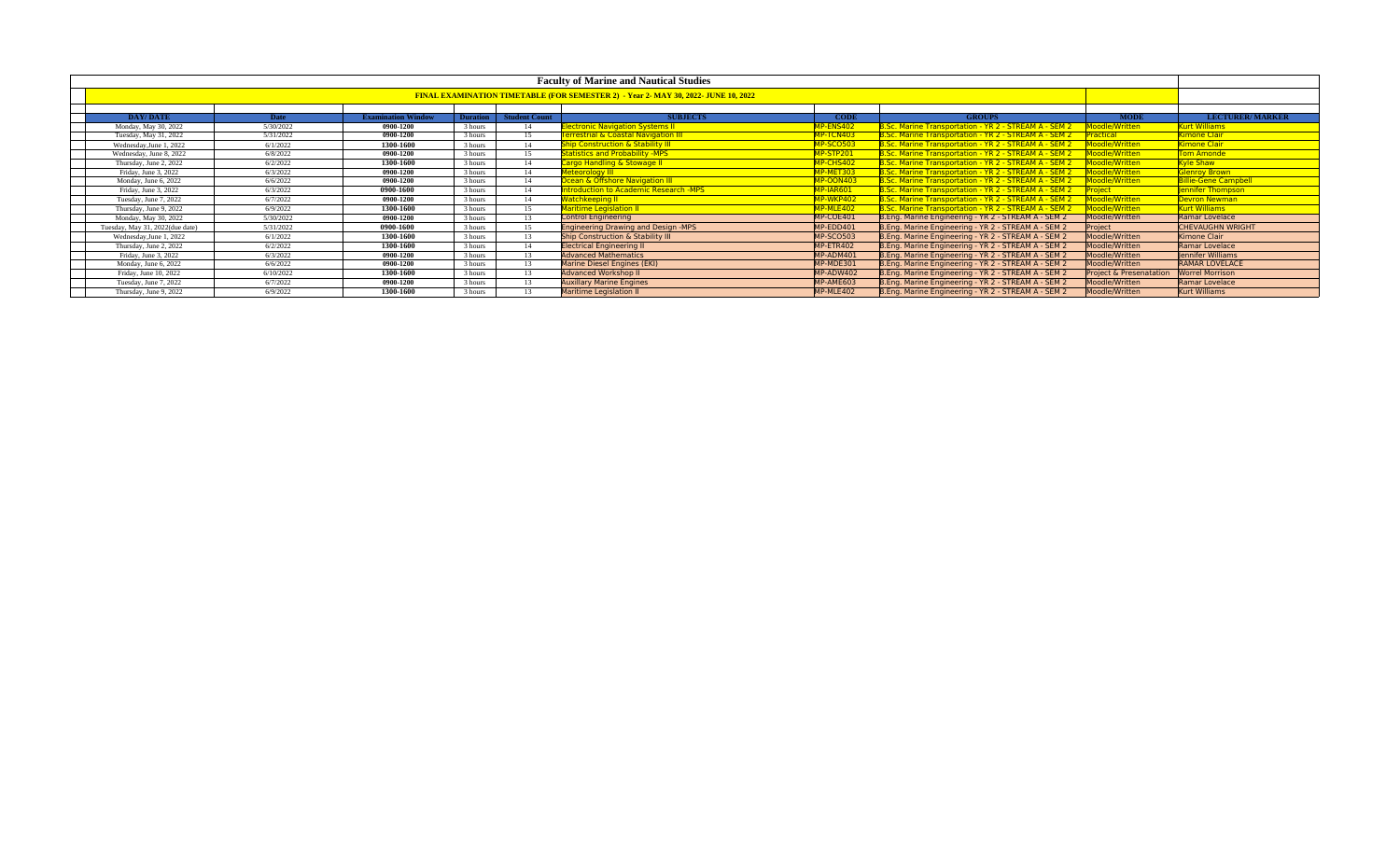# **Faculty of Marine and Nautical Studies**

# **FINAL EXAMINATION TIMETABLE (FOR SEMESTER 2) - YEAR 3-MAY 16, 2022-MAY 26, 2022**

| <b>DAY/DATE</b>         | Date      | <b>Examination Window</b> |         | Duration   Student Count | <b>SUBJECTS</b>                                 | <b>CODE</b>      | <b>GROUPS</b>                                                | <b>MODE</b>        | <b>LECTURER/MARKER</b> |
|-------------------------|-----------|---------------------------|---------|--------------------------|-------------------------------------------------|------------------|--------------------------------------------------------------|--------------------|------------------------|
| Monday, May 16, 2022    | 5/16/2022 | 0900-1200                 | 3 hours | 23.                      | hip Construction & Stability IV                 | <b>IP-SCS604</b> | 3.Sc. Marine Transportation - YR 3 - STREAM A - SEM 2        | Moodle/Written     | Derrick McLennon       |
| Tuesday, May 17, 2022   | 5/17/2022 | 1300-1600                 | 3 hours |                          | <b>hysical Science</b>                          | IP-PHY401        | 3.Sc. Marine Transportation - YR 3 - STREAM A - SEM 2        | Moodle/Written     | <b>ALEX FRANCIS</b>    |
| Wednesday, May 18, 2022 | 5/18/2022 | 1300-1600                 | 3 hours |                          | <b>Aarine Power Plants</b>                      | IP-MPP501        | 3.Sc. Marine Transportation - YR 3 - STREAM A - SEM 2        | Moodle/Written     | Milton Cassie          |
| Thursday, May 19, 2022  | 5/19/2022 | 0900-1200                 | 3 hours | 23.                      | <b>Maritime Legislation IV</b>                  | <b>IP-MLE604</b> | 3.Sc. Marine Transportation - YR 3 - STREAM A - SEM 2        | Moodle/Written     | Devron Newman          |
| Tuesday, May 24, 2022   | 5/24/2022 | 1300-1600                 | 3 hours | 23.                      | Vatchkeeping IV                                 | <b>IP-WAT604</b> | 3.Sc. Marine Transportation - YR 3 - STREAM A - SEM 2        | Moodle/Written     | Devron Newman          |
| Wednesday, May 25, 2022 | 5/25/2022 | 0900-1200                 | 3 hours | 23.                      | <b>Javigation V</b>                             | <b>IP-NAV605</b> | 3.Sc. Marine Transportation - YR 3 - STREAM A - SEM 2        | Moodle/Written     | Derrick McLennon       |
| Thursday, May 26, 2022  | 5/26/2022 | 0900-1200                 | 3 hours | $\mathbf{a}$             | <b>Cultural Diversity</b>                       | <b>IP-CUD601</b> | S.Sc. Marine Transportation - YR 3 - STREAM A - SEM 2        | <b>resentation</b> | Simone Cunningham      |
| Thursday, May 26, 2022  | 5/26/2022 | 1300-1600                 | 3 hours |                          | Cargo Handling and Stowage IV                   | <b>IP-CHS604</b> | <b>B.Sc. Marine Transportation - YR 3 - STREAM A - SEM 2</b> | Moodle/Written     | Derrick McLennon       |
| Monday, May 16, 2022    | 5/16/2022 | 0900-1200                 | 3 hours |                          | Ship Construction & Stability IV                | MP-SCS604        | B.Eng. Marine Engineering - YR 3 - STREAM A - SEM 2          | Moodle/Written     | Derrick McLennon       |
| Tuesday, May 17, 2022   | 5/17/2022 | 0900-1200                 | 3 hours |                          | Automation, Instrumentation and Control         | MP-AIC601        | B.Eng. Marine Engineering - YR 3 - STREAM A - SEM 2          | Moodle/Written     | Omar Stewart           |
| Thursday, May 19, 2022  | 5/19/2022 | 0900-1200                 | 3 hours | $\mathbf{a}$             | <b>Maritime Legislation IV</b>                  | MP-MLE604        | B.Eng. Marine Engineering - YR 3 - STREAM A - SEM 2          | Moodle/Written     | <b>Devron Newman</b>   |
| Friday, May 27, 2022    | 5/27/2022 | 1300-1600                 | 3 hours | $\mathbf{a}$             | <b>Engineering Mathematics II</b>               | MP-ENM602        | B.Eng. Marine Engineering - YR 3 - STREAM A - SEM 2          | Moodle/Written     | Shaneille Samuels      |
| Thursday, May 26, 2022  | 5/26/2022 | 1300-1600                 | 3 hours |                          | <b>Cultural Diversity</b>                       | MP-CUD601        | B.Eng. Marine Engineering - YR 3 - STREAM A - SEM 2          | Presentation       | Simone Cunningham      |
| Wednesday, May 25, 2022 | 5/25/2022 | 0900-1200                 | 3 hours | $\mathbf{a}$             | <b>Marine Engineering Maintenance</b>           | MP-MEM601        | B.Eng. Marine Engineering - YR 3 - STREAM A - SEM 2          | Practical          | <b>Milton Cassie</b>   |
| Wednesday, May 25, 2022 | 5/25/2022 | 0900-1200                 | 3 hours |                          | Marine Engineering Maintenance(Special Sitting) | MP-MEM601        | B.Eng. Marine Engineering - YR 4 - STREAM A - SEM 2          | Practical          | <b>Milton Cassie</b>   |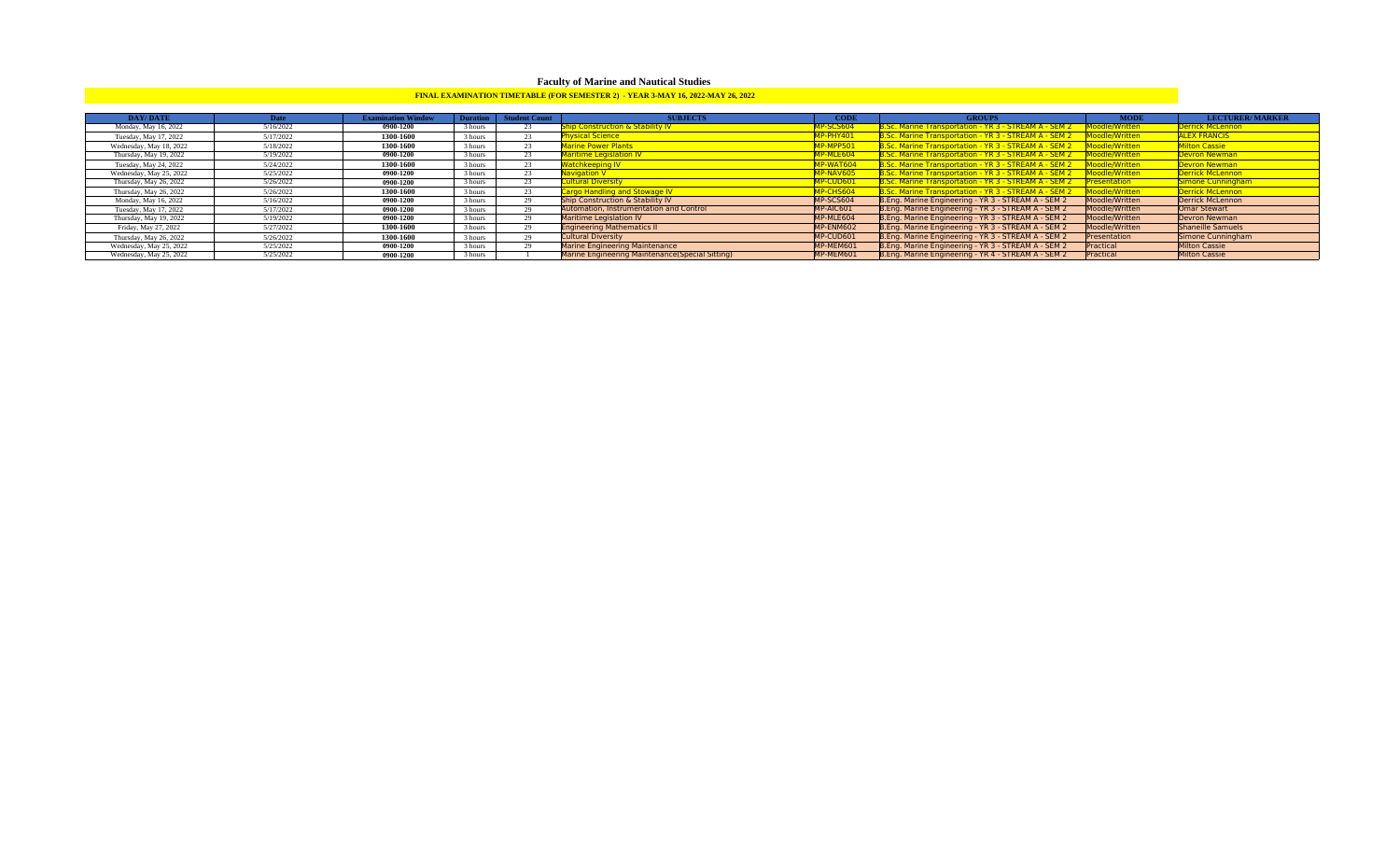# **Faculty of Marine and Nautical Studies**

### **FINAL EXAMINATION TIMETABLE (FOR SEMESTER 2) - YEAR 4-MAY 16, 2022- MAY 27, 2022**

| FEAT 2021 2022 S2.pdf             | <b>Date</b> | <b>Examination Window</b> | Duration | <b>Student Count</b> | <b>SUBJECTS</b>                                       | <b>CODE</b>   | <b>GROUPS</b>                                                | <b>MODE</b>                | <b>LECTURER/MARKER</b>      |
|-----------------------------------|-------------|---------------------------|----------|----------------------|-------------------------------------------------------|---------------|--------------------------------------------------------------|----------------------------|-----------------------------|
| Friday, May 20, 2022(due date)    | 5/20/2022   | 0900-1600                 | 3 hours  |                      | ogistics Management                                   | M401          | 3.Sc. Marine Transportation - YR 4 - STREAM A - SEM 2        |                            | <b>NIELLE SMITH</b>         |
| Monday, May 16, 2022              | 5/16/2022   | 0900-1200                 | 3 hours  | 14                   | afety and Navigation Simulation                       | MP-SAN701     | 8.Sc. Marine Transportation - YR 4 - STREAM A - SEM 2        | oodle/Written              | Derrick McLennon            |
| Wednesday, May 18, 2022           | 5/18/2022   | 1300-1600                 | 3 hours  | 14                   | <b>Personnel Management Organization and Training</b> | MP-PMO801     | 3.Sc. Marine Transportation - YR 4 - STREAM A - SEM 2        | Moodle/Written             | Simone Cunningham           |
| Wednesday, May 25, 2022(due date) | 5/25/2022   | 0900-1600                 | 3 hours  | 26                   | luman Element Leadership and Management-MPS           | MP-HEM802     | B.Sc. Marine Transportation - YR 4 - STREAM A - SEM 2        | project                    | <b>CAROLYN GRAHAM</b>       |
| Tuesday, May 24, 2022             | 5/24/2022   | 0900-1200                 | 3 hours  |                      | afety of Navigation II                                | MP-SON802     | B.Sc. Marine Transportation - YR 4 - STREAM A - SEM 2        | Moodle/Written             | Derrick McLennon            |
| Thursday, May 19, 2022            | 5/19/2022   | 0900-1200                 | 3 hours  | 14                   | ort Operations                                        | PO201         | B.Sc. Marine Transportation - YR 4 - STREAM A - SEM 2        | Moodle/Written             | <b>SHANE LETFORD</b>        |
| Thursday, May 26, 2022            | 5/26/2022   | 0900-1200                 | 3 hours  | 14                   | adar Navigation and Simulation                        | MP-RNS701     | B.Sc. Marine Transportation - YR 4 - STREAM A - SEM 2        | Moodle/Written             | Devron Newman               |
| Tuesday, May 17, 2022             | 5/17/2022   | 1300-1600                 | 3 hours  |                      | rench I-1                                             | FLF101        | B.Sc. Marine Transportation - YR 4 - STREAM A - SEM 2        | Moodle/Written             | <b>ELSA CALLIARD-BURTON</b> |
| Friday, May 27, 2022(due date)    | 5/27/2022   | 0900-1600                 | 3 hours  |                      | <b>Research Project L-MPS</b>                         | MP-REP701     | <b>B.Sc. Marine Transportation - YR 4 - STREAM A - SEM 2</b> |                            |                             |
| Friday, May 20,2022               | 5/20/2022   | 0900-1200                 | 3 hours  | 14                   | panish I-1                                            | FLS101        | B.Sc. Marine Transportation - YR 4 - STREAM A - SEM 3        | Moodle/Written             | <b>ERMAINE ALLEN</b>        |
| Friday, May 20, 2022(due date)    | 5/20/2022   | 0900-1600                 | 3 hours  | 27                   | Logistics Management                                  | LM401         | B.Eng. Marine Engineering - YR 4 - STREAM A - SEM 2          | Project                    | NIELLE SMITH                |
| Wednesday, May 18, 2022           | 5/18/2022   | 1300-1600                 | 3 hours  | 26                   | Personnel Management Organization and Training        | MP-PMO801     | B.Eng. Marine Engineering - YR 4 - STREAM A - SEM 2          | Moodle/Written             | Simone Cunningham           |
| Tuesday, May 24, 2022             | 5/24/2022   | 0900-1200                 | 3 hours  | 26                   | <b>Mechanics</b>                                      | MP-MEC801     | B.Eng. Marine Engineering - YR 4 - STREAM A - SEM 2          | Moodle/Written             | <b>DANIELLE GRANT</b>       |
| Wedneaday, May 25, 2022           | 5/25/2022   | 1300-1600                 | 3 hours  | 26                   | <b>Fuel Technology</b>                                | MP-FTH801     | B.Eng. Marine Engineering - YR 4 - STREAM A - SEM 2          | Moodle/Written             | <b>ALEX FRANCIS</b>         |
| Wednesday, May 25, 2022(due date) | 5/25/2022   | 0900-1600                 | 3 hours  |                      | Human Element Leadership and Management-MPS           | MP-HEM802     | B.Eng. Marine Engineering - YR 4 - STREAM A - SEM 2          | project                    | <b>CAROLYN GRAHAM</b>       |
| Thursday, May 19, 2022            | 5/19/2022   | 0900-1200                 | 3 hours  | 26                   | Port Operations                                       | PO201         | B.Eng. Marine Engineering - YR 4 - STREAM A - SEM 2          | Moodle/Written             | <b>SHANE LETFORD</b>        |
| Thursday, May 26, 2022            | 5/26/2022   | 1300-1600                 | 3 hours  | 26                   | <b>Fluid Mechanics - MPS</b>                          | MP-FLM701     | B.Eng. Marine Engineering - YR 4 - STREAM A - SEM 2          | <b>Final Presenatation</b> | <b>DANIELLE GRANT</b>       |
| Tuesday, May 17, 2022             | 5/17/2022   | 1300-1600                 | 3 hours  |                      | French I-1                                            | <b>FLF101</b> | B.Eng. Marine Engineering - YR 4 - STREAM A - SEM 2          | Moodle/Written             | <b>ELSA CALLIARD-BURTON</b> |
| Friday, May 20,2022               | 5/20/2022   | 0900-1200                 | 3 hours  |                      | Spanish I-1                                           | <b>FLS101</b> | B.Eng. Marine Engineering - YR 4 - STREAM A - SEM 2          | Moodle/Written             | <b>JERMAINE ALLEN</b>       |
| Friday, May 27, 2022(due date)    | 5/27/2022   | 0900-1600                 | 3 hours  |                      | <b>Research Project I -MPS</b>                        | MP-REP701     | B.Eng. Marine Engineering - YR 4 - STREAM A - SEM 2          | Project                    |                             |